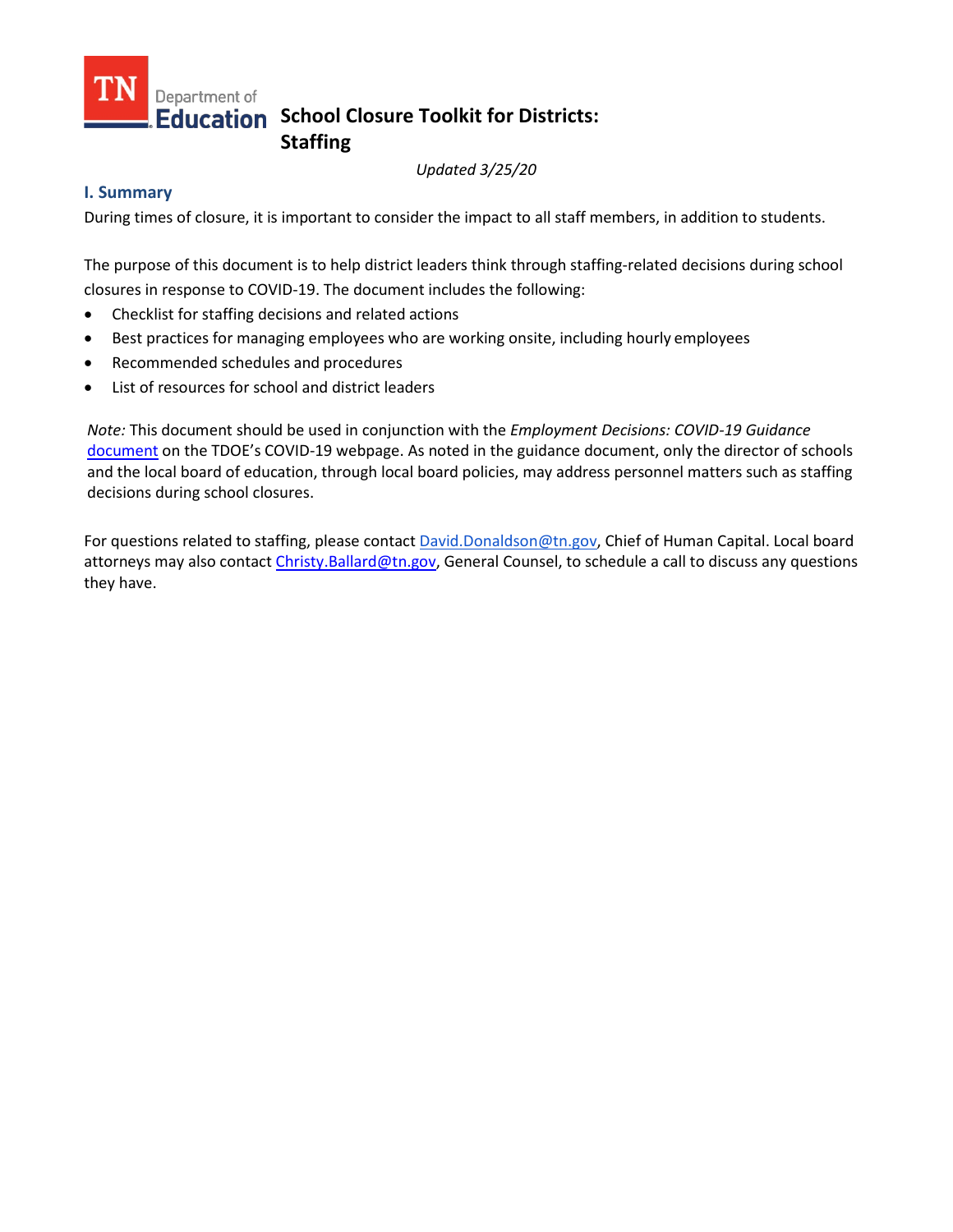## **II. Checklist**

### ☐ *Contact your HR director*

Check first with your HR director and (if applicable) board attorney to understand any limitations you may have in directing staff according to your employee handbook, board policy, contracts or any other related considerations.

If possible, ensure staff will continue to be paid (which includes maintaining their health insurance premiums); this will go a long way in alleviating immediate concerns.

### ☐ *Create a staffing plan*

Gather your cabinet, and potentially school leaders (depending on the size of your district), to determine a staffing plan. The plan should include:

- To whom employees should report during the closure
- Where they should report (e.g., their school building, work from home)
- What they are expected to do during their work time
- How to support hourly employees (*see, "Potential duties for onsite hourly employees," below*)

When thinking through which employees need to be onsite and which do not, address the following questions:

- Is use of the building absolutely essential, or can the necessary tasks be completed virtually?
- Does the employee's presence in the building increase safety (e.g., employees who clean and sanitizethe building) or decrease safety (e.g., lead to large gatherings that put people at risk)?
- If use of the building is essential, how will the school/districts implement CDC-aligned protocolsfor employees' safety (*see, "CDC guidelines for onsite employees," below*)

### ☐ *Develop a communications plan*

Effective communication should be a top priority during this time. Once a staffing plan is determined, develop a clear communication plan to inform all staff. The plan should include:

- Information from the staffing plan (see above) should include where employees should report, towhom, and expectations around work tasks. The earlier that guidance can be provided as it relates to reporting location, the better. Specify that as the situation evolves, certain staff may become essential (i.e., must report to their building) who are not currently scheduled to do so.
- Statement around flexibility for employees who need childcare coverage (e.g., ability to work fromhome)
- Guidance for employees who must report to their worksites, including CDC [recommendations](https://www.cdc.gov/coronavirus/2019-ncov/community/schools-childcare/index.html) around social distancing and halting all large gatherings
- Guidance on how staff should spend their time while schools are closed.\* For educators, the Academics resource section provides guidance around preparing for delivery of instruction via multiple delivery models. For non-instructional staff, principals and central office supervisors should develop lists of activities to be accomplished.
- Contact information where employees can direct any questions

*\*Guidance around work-from-home best practices is provided in the Resource List section of this document.*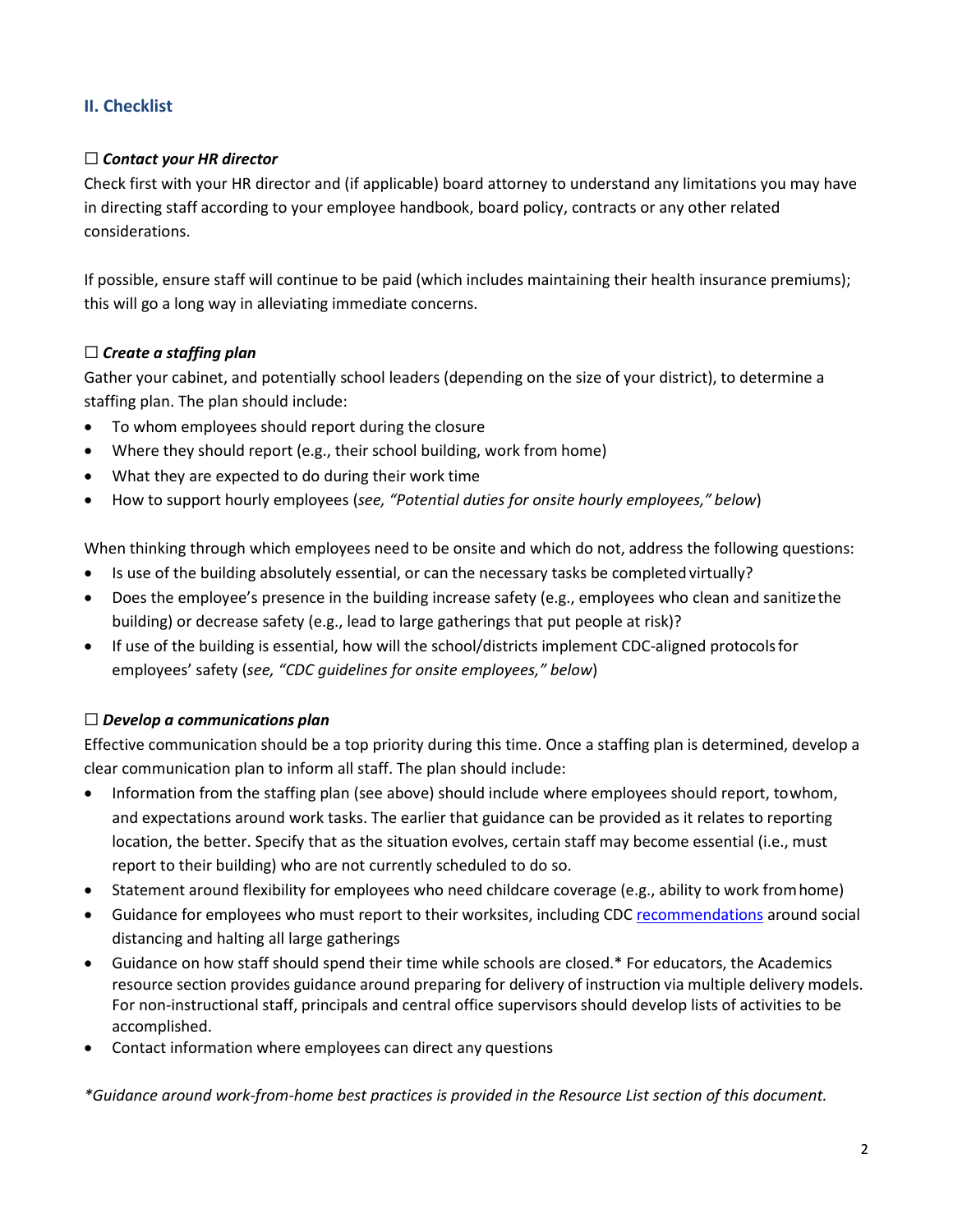### **III. Best Practices**

#### **CDC Guidance for Onsite Employees**

If it is determined that it is necessary for some employees to report to their building, plans should be in place to allow for social distancing to the extent possible, in line with Centers for Disease Control and Protection (CDC) [guidelines. A](https://www.cdc.gov/coronavirus/2019-ncov/community/index.html)s [recommended](https://www.cdc.gov/coronavirus/2019-ncov/community/schools-childcare/index.html) by the CDC:

- Large gatherings and close contact should be avoided,
- Staff should practice hand hygiene,
- **•** Frequently touched surfaces should be thoroughly and regularly [sanitized,](https://www.cdc.gov/coronavirus/2019-ncov/community/organizations/cleaning-disinfection.html)
- [Symptoms](https://www.cdc.gov/coronavirus/2019-ncov/downloads/COVID19-symptoms.pdf) of COVID-19 should be posted around the building, and
- Staff who are feeling sick should not report to work

Note that staff who are asked to report to their building may have concerns, such as a lack of access to childcare or being a member of a population that has been [identified](https://www.cdc.gov/coronavirus/2019-ncov/specific-groups/high-risk-complications.html) as especially vulnerable. These employees may need accommodations or contingency plans.

#### **Potential Duties for On-Site Hourly Employees**

For districts that choose to identify alternative work for hourly employees, options might include the following:

- *Nutrition staff*—Meal creation, packaging and delivery for children: Ensure all school nutrition programs meet CDC guidelines around minimizing large crowds and sanitization processes
- *Custodial staff*—Cleaning and disinfection: Cleaning and sanitizing school buildings, equipment, etc. in accordance with CDC environmental cleaning and disinfection [recommendations](https://www.cdc.gov/coronavirus/2019-ncov/community/organizations/cleaning-disinfection.html)
- *Bus drivers*—Cleaning and disinfection: Cleaning and sanitizing school buses
- *Maintenance staff*—Repairs or maintenance of the building or grounds that are currently needed or that may normally have been completed during scheduled breaks when students are out ofschool
- *Emergency and safety personnel*—Checking fire alarms, IT, safety equipment, building locks, etc.; reviewing and updating safety and evacuation plans
- *Paraprofessionals*—Professional development, materials development, or organization:
	- o Professional development: Free online professional development resources, existing PDresources (e.g., related to textbook adoption)
	- o Materials: Photocopies; laminating, or other support for developing instructional materials
	- o Organization: Filing, organization of library books or materials, long-term projects
- *Administrative professionals or other hourly personnel*—Organization: Filing, organization oflibrary books or materials, long-term projects

Tasks assigned to hourly staff should ideally be related to their regular work and staff should be paid at the rate specified in their existing contract.

#### **Offsite Employees**

Work tasks for employees who are not expected to report to their building will vary as determined locally by the district. The checklist above includes questions to help determine who should be available at the worksite and who should remain offsite. As noted in the checklist, the first step should be to consult with the district's HR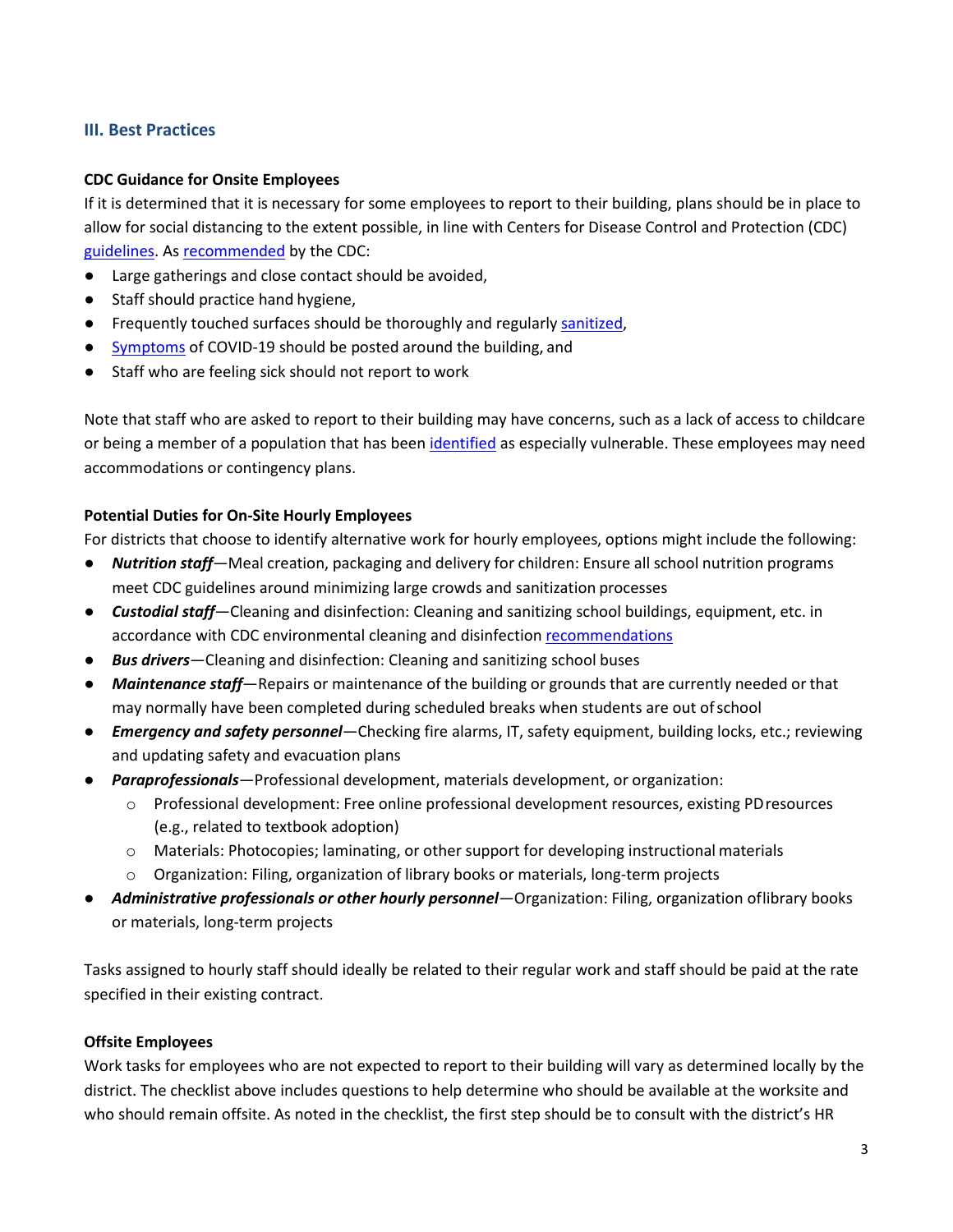director and/or attorney to ensure all decisions are in accordance with existing policies.

### **IV. Recommended Schedules and Procedures**

Onsite employees should follow regular hours in accordance with their employment contract. In addition, for offsite employees, implementing clear protocols around communication, as well as daily and weekly expectations is vital. Below are a checklist and templates to assist in communicating schedules and procedures.

### **Checklist**

□ **Before closing**: Ensure employees are provided with the following (see template below): Schedules, reporting locations, expected duties, necessary resources, contact information

□ *During closing*: Establish regular check-in for ensuring employee wellness as well as progress monitoring of work assignments.

□ **After closing**: If possible, provide instructional staff an opportunity to return a day before students to get reacquainted to their classrooms, have team meetings, and ensure materials are set for students' return. It may be useful to revisit first day of school protocols to inform this process.

### **Template: Onsite Employees**

### **Employee Title:** [Insert]

#### **Reporting Location (select one)**

☐ Regular worksite: [Insert address]

☐ Alternate worksite: [Insert address]

#### **Schedule**

The workday will begin at: [Insert time] and conclude at [Insert time]

### **Expected Duties**

The following is a list of tasks to complete during your time onsite

| <b>Description of task</b> | <b>Expectations-What success looks like</b> |
|----------------------------|---------------------------------------------|
|                            |                                             |
|                            |                                             |
|                            |                                             |
|                            |                                             |

#### **Resources**

Here are the materials and resources you will need to complete the tasks above:

| Resource | How to acquire/access the resource |
|----------|------------------------------------|
|          |                                    |
|          |                                    |
|          |                                    |
|          |                                    |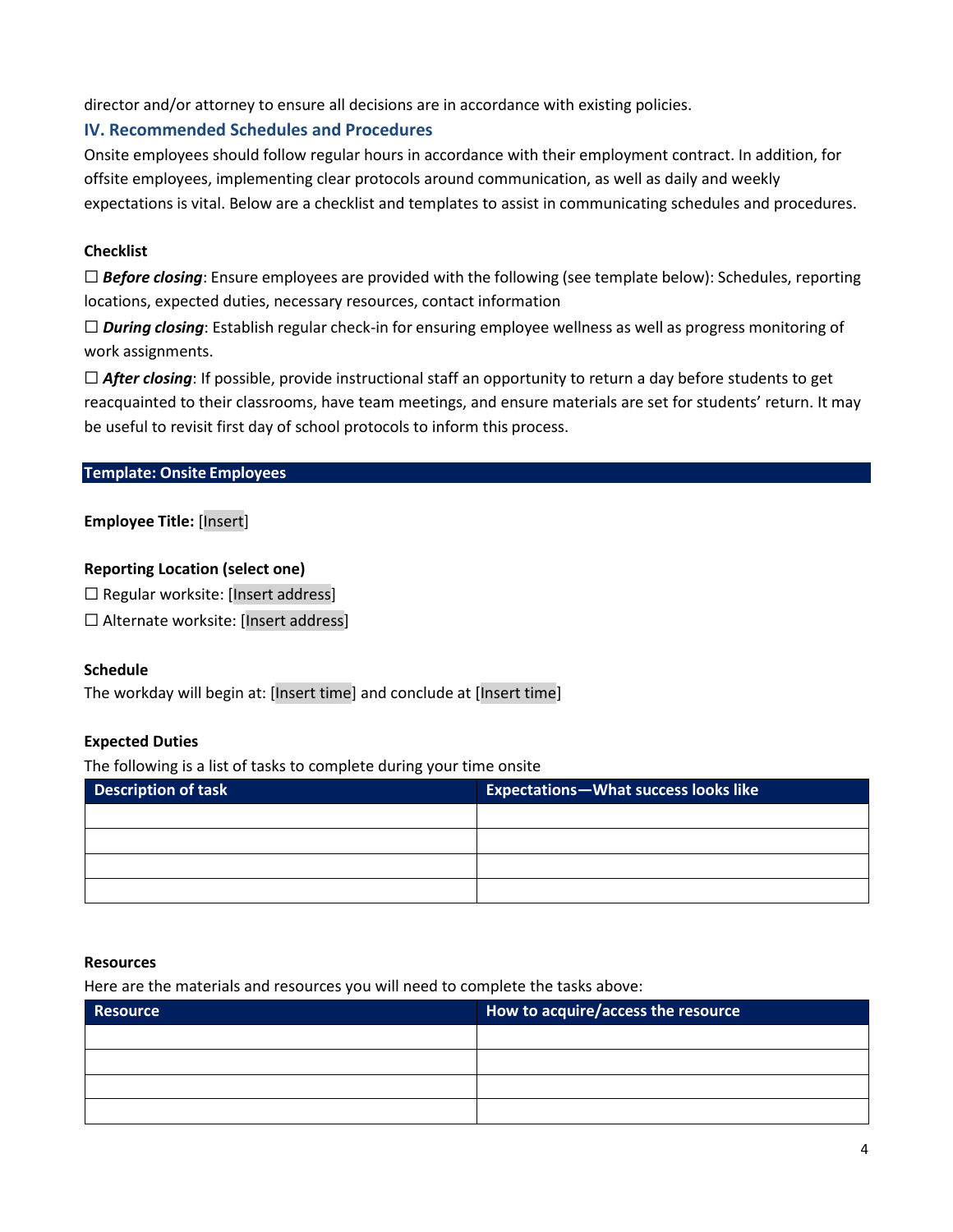### **Questions?**

If you have any questions, contact [Insert name and contact information].

## **Template: Employees Working from Home**

**Employee Title:** [Insert] **Reporting Location**: Work from home

#### **Schedule**

The workday will begin at: [Insert time]; the workday comprises [Insert number] hours

#### **Expected Duties**

The following is a list of tasks to complete during your time onsite

| <b>Description of task</b>  | <b>Expectations-What success looks like</b>             |
|-----------------------------|---------------------------------------------------------|
| Check ins and communication | [Insert expectations around how often to check in, with |
|                             | whom, using what system/software, etc.]                 |
|                             |                                                         |
|                             |                                                         |

#### **Resources**

Here are the materials and resources you will need to complete the tasks above:

| Resource | How to acquire/access the resource |
|----------|------------------------------------|
|          |                                    |
|          |                                    |
|          |                                    |

#### **Questions?**

If you have any questions, contact [Insert name and contact information].